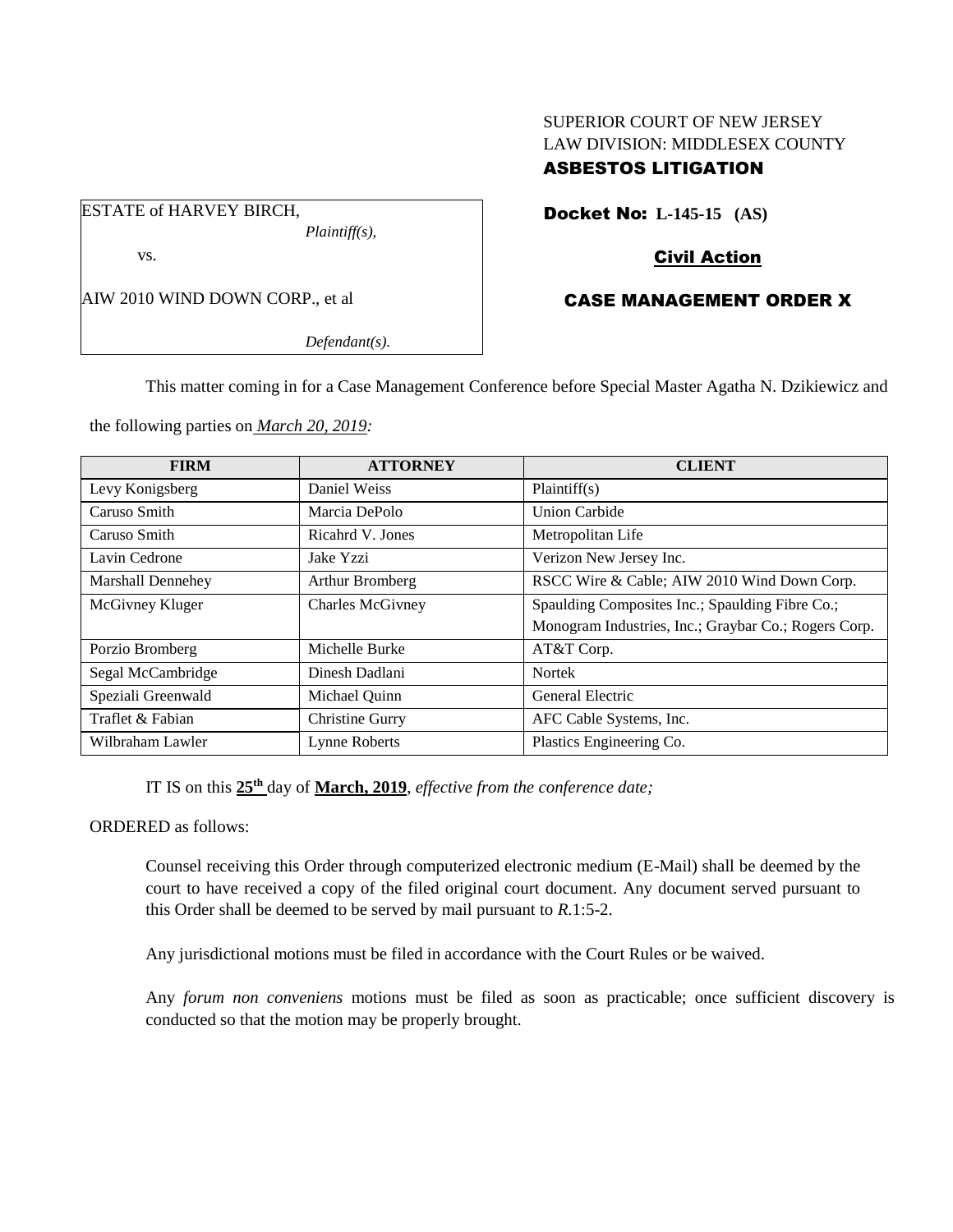## **DISCOVERY**

- May 31, 2019 Fact discovery, including depositions, shall be completed by this date. Plaintiff's counsel shall contact the Special Master within one week of this deadline if all fact discovery is not completed.
- May 31, 2019 Depositions of corporate representatives shall be completed by this date.

#### **EARLY SETTLEMENT**

November 1, 2019 Settlement demands shall be served on all counsel and the Special Master by this date.

## **SUMMARY JUDGMENT MOTION PRACTICE**

- July 15, 2019 Plaintiff's counsel shall advise, in writing, of intent not to oppose motions by this date.
- September 27, 2019 Summary judgment motions shall be filed no later than this date.
- October 25, 2019 Last return date for summary judgment motions.

## **MEDICAL EXPERT REPORT**

September 13, 2019 Defendants shall identify its medical experts and serve medical reports, if any, by this date. In addition, defendants shall notify plaintiff's counsel (as well as all counsel of record) of a joinder in an expert medical defense by this date.

#### **LIABILITY EXPERT REPORTS**

July 15, 2019 Plaintiff shall identify its liability experts and serve liability expert reports by this date or waive any opportunity to rely on liability expert testimony.

September 13, 2019 Defendants shall identify its liability experts and serve liability expert reports, if any, by this date or waive any opportunity to rely on liability expert testimony.

#### **ECONOMIST EXPERT REPORTS**

- July 15, 2019 Plaintiff shall identify its expert economists and serve expert economist report(s), if any, by this date or waive any opportunity to rely on economic expert testimony.
- September 13, 2019 Defendants shall identify its expert economists and serve expert economist report(s), if any, by this date or waive any opportunity to rely on economic expert testimony.

### **EXPERT DEPOSITIONS**

December 6, 2019 Expert depositions shall be completed by this date. To the extent that plaintiff and defendant generic experts have been deposed before, the parties seeking that deposition in this case must file an application before the Special Master and demonstrate the necessity

 $\_$  ,  $\_$  ,  $\_$  ,  $\_$  ,  $\_$  ,  $\_$  ,  $\_$  ,  $\_$  ,  $\_$  ,  $\_$  ,  $\_$  ,  $\_$  ,  $\_$  ,  $\_$  ,  $\_$  ,  $\_$  ,  $\_$  ,  $\_$  ,  $\_$  ,  $\_$  ,  $\_$  ,  $\_$  ,  $\_$  ,  $\_$  ,  $\_$  ,  $\_$  ,  $\_$  ,  $\_$  ,  $\_$  ,  $\_$  ,  $\_$  ,  $\_$  ,  $\_$  ,  $\_$  ,  $\_$  ,  $\_$  ,  $\_$  ,